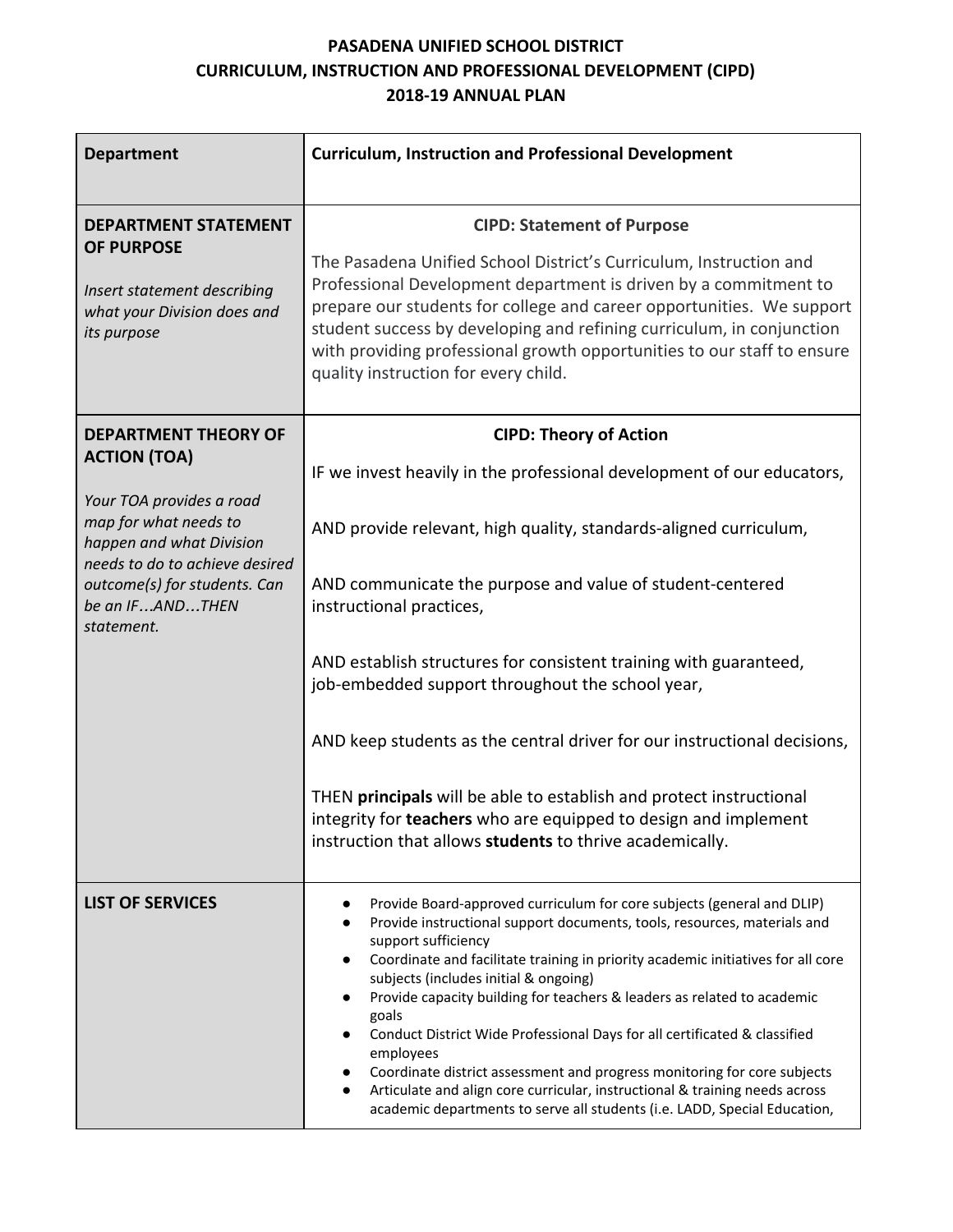|                             | GATE, DLIP, IB, etc.)<br>Maintain course coherence between schools, ITS and Academics (codes, UC<br>a-g approval, policy compliance, etc.)<br>Manage Math Placement policy and procedures (assessment & data)<br>Coordinate and implement Math Academy Program |  |  |
|-----------------------------|----------------------------------------------------------------------------------------------------------------------------------------------------------------------------------------------------------------------------------------------------------------|--|--|
| <b>DEPARTMENT</b>           | Helen Hill - Director                                                                                                                                                                                                                                          |  |  |
| <b>ORGANIZATIONAL CHART</b> | Nadirah Nayo - Coordinator I & Math Specialist K-12                                                                                                                                                                                                            |  |  |
|                             | Jodi Marchesso - TOSA II, STEM Specialist K-12                                                                                                                                                                                                                 |  |  |
|                             | Carmela Ching - TOSA II, Elementary Literacy & DLIP Specialist                                                                                                                                                                                                 |  |  |
|                             | Jose Ortega - TOSA II, Secondary Literacy & DLIP Specialist                                                                                                                                                                                                    |  |  |
|                             | Sherry Joiner - Senior Clerk Typist                                                                                                                                                                                                                            |  |  |
| <b>DEPARTMENT CONTACT</b>   | Helen Hill                                                                                                                                                                                                                                                     |  |  |
|                             |                                                                                                                                                                                                                                                                |  |  |
| <b>TELEPHONE/E-MAIL</b>     | 626-396-3600 x88206                                                                                                                                                                                                                                            |  |  |
|                             | hill.helen@pusd.us                                                                                                                                                                                                                                             |  |  |
|                             |                                                                                                                                                                                                                                                                |  |  |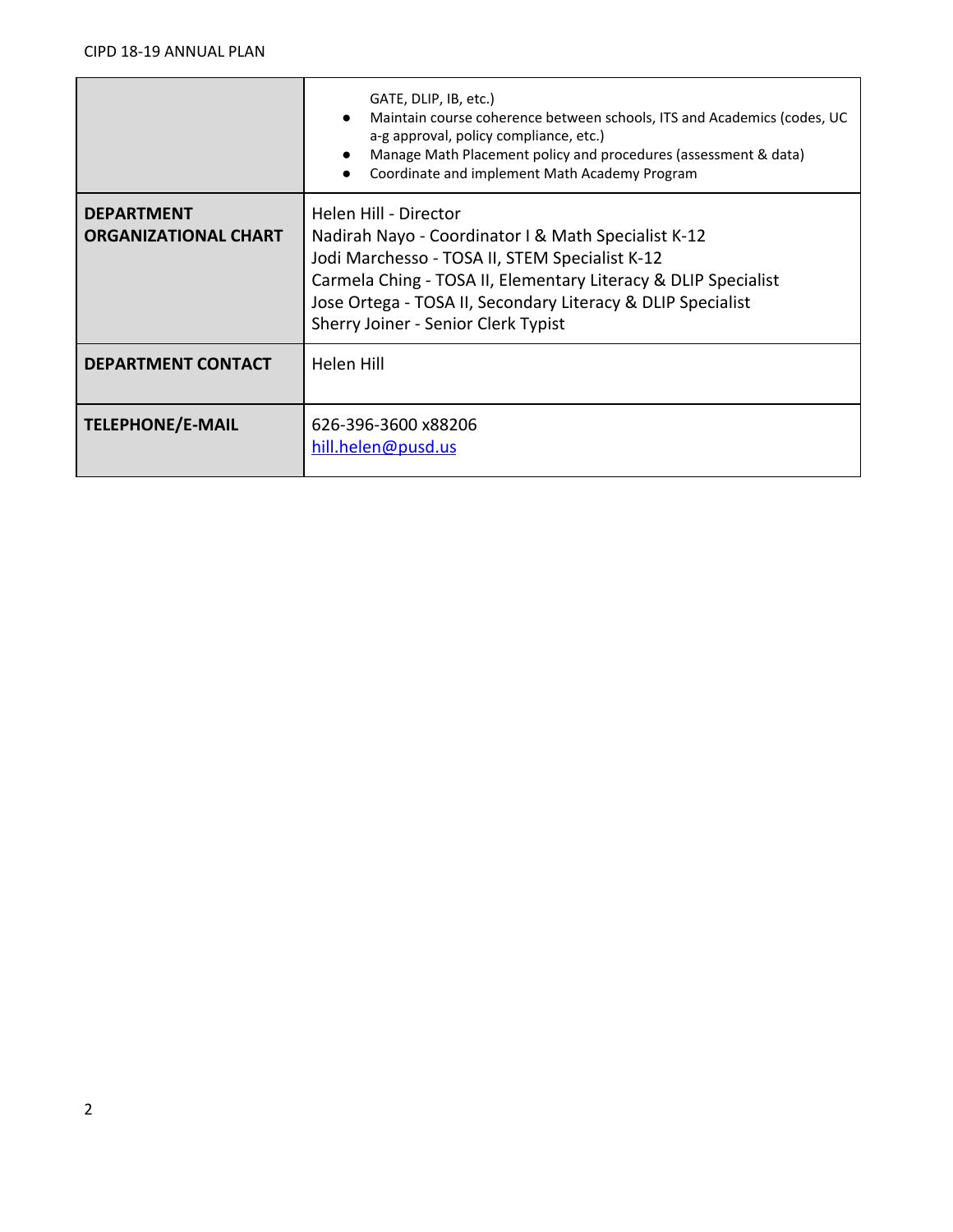| 1. Department Goals (Outcomes) 2018-19 (B)<br>What outcomes do you want to see? For who?<br>Are they aligned to Strategic, LCAP, other plans? | Metrics (C)<br>How will you measure<br>impact?                                                                                                                                                                                     | Targets (D)<br>Include baseline level,<br>if available                                                              |
|-----------------------------------------------------------------------------------------------------------------------------------------------|------------------------------------------------------------------------------------------------------------------------------------------------------------------------------------------------------------------------------------|---------------------------------------------------------------------------------------------------------------------|
| [LCAP Goal 1]<br>PUSD students will be reading at grade level<br>expectation.                                                                 | 100% of 3rd & 6th gr.<br>students will have<br><b>CAASPP</b> "standard<br>met" or "standard<br>exceeded" results.<br>100% of 9th gr.<br>Students will have met<br>benchmark<br>expectation on<br>end-of-year Reading<br>Inventory. | 3rd gr.: see dashboard<br>6th gr.: see dashboard<br>9th gr.: Baseline will be<br>set in 2018-19                     |
| [LCAP Goal 1]<br>Curriculum will be current and accessible for all<br>core subject areas for PUSD employees.                                  | Completed guidance<br>documents for PE, SS,<br>ELA, Math, Science &<br><b>DLIP</b>                                                                                                                                                 | 100% completion ELA,<br>Math & Science<br>75% completion of<br><b>DLIP</b><br>25% drafted SS<br>0% completion of PE |
| {LCAP Goal 2]<br>Teachers will be trained and supported in district<br>priority initiatives, as applicable to role.                           | PD offerings &<br>attendance in pull-out<br>workshops, A Monday,<br>and job-embedded<br>coaching                                                                                                                                   |                                                                                                                     |

## **2018-19 DEPARTMENT GOALS**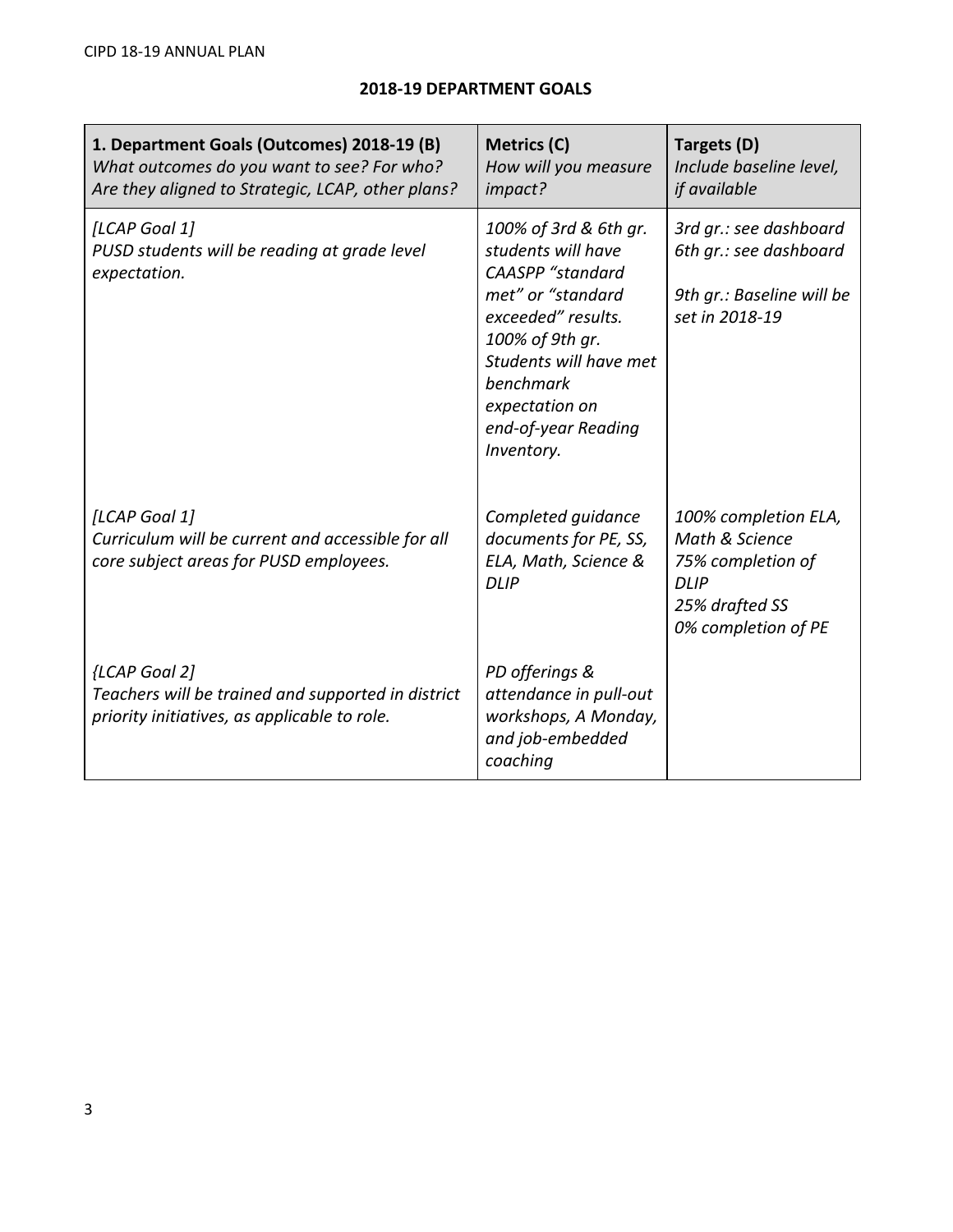| 2. Department Actions for 2018-19(E)<br>What will we do in 16-17 to achieve our goals and meet our targets?                                           | Will this take additional<br>resources to do in 18-19?<br>Yes/No |
|-------------------------------------------------------------------------------------------------------------------------------------------------------|------------------------------------------------------------------|
| Train all secondary ELA teachers in three cohorts: initial workshop<br>methodology, Writing Units of Study & Reading Units of Study.                  | No, subs included in<br>current budget                           |
| Create consistent onboarding orientation for new teachers, inclusive of<br>priority initiatives (balanced literacy).                                  | Yes, subs will be<br>required                                    |
| Coordinate coaching cycles for individual schools to support math<br>adoption.                                                                        | No, included in contract                                         |
| Build capacity of site-based instructional coaches & administrators in<br>instructional leadership, via district specialists' coaching cycle support. | No                                                               |
| Build capacity of site-based instructional coaches & administrators in data                                                                           | No                                                               |
| analysis for instructional improvement, via data chat training cycle.<br>In collaboration with Assistant Sup'ts, foster NGSS implementation with      | No                                                               |
| focus on constructing understanding, via Instructional Rounds with site<br>leaders & coaches.                                                         | No                                                               |
| In collaboration with Health programs, will develop curriculum for<br>secondary PE, & implement Health education.                                     | Yes, supplemental pay<br>possibly required                       |
| In collaboration with SS department leads / chairs, will develop curriculum<br>for SS aligned with current CA Framework.                              |                                                                  |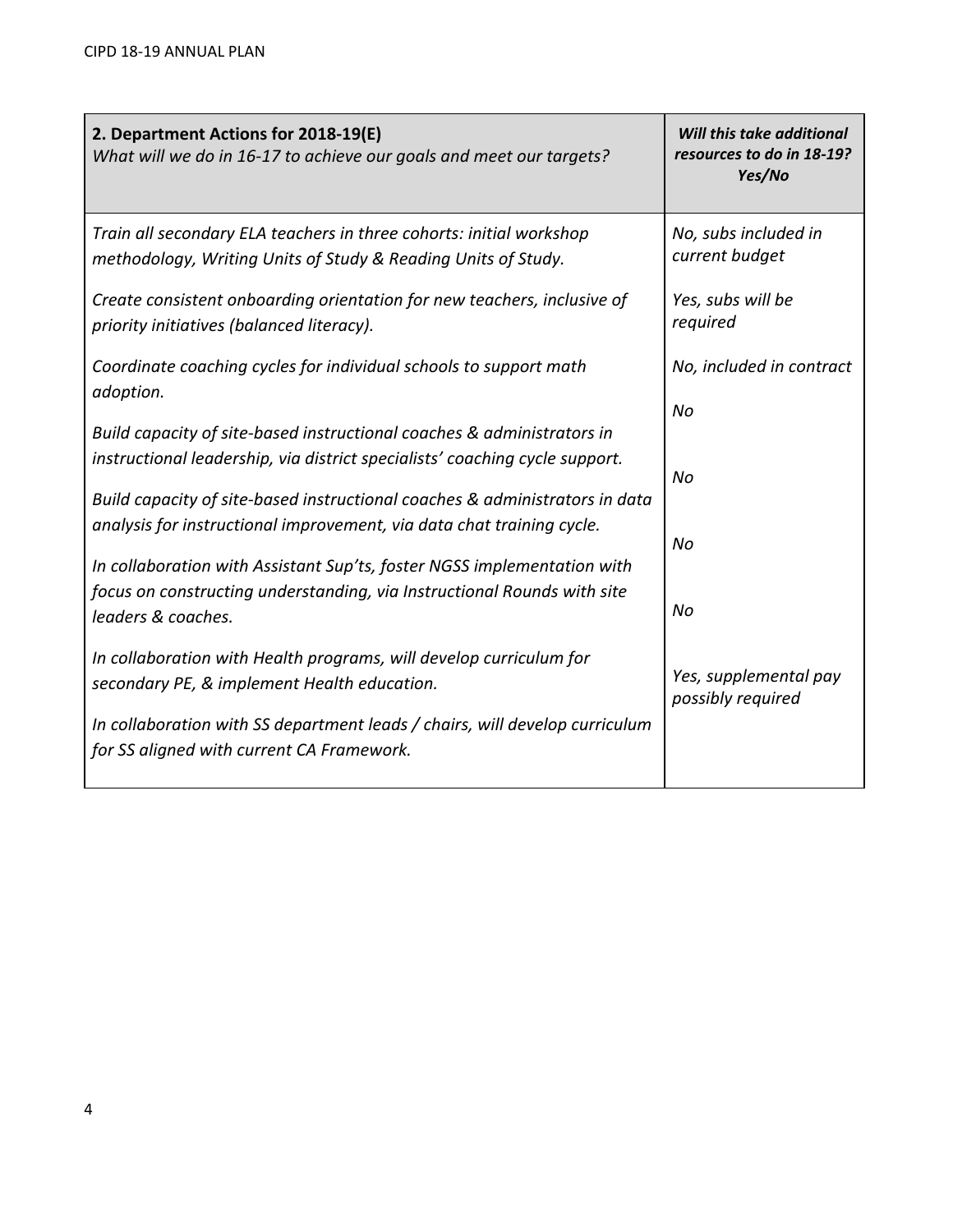## **ALIGNMENT TO LCAP GOALS, ACTIONS, OUTCOMES & TARGETS 2018-20**

**Goal 1:** Students will demonstrate grade level knowledge in all core subjects and graduate in 4 years exemplifying our PUSD graduate profile. All students, English Learners (ELs), Foster Youth, eligible for Free/Reduced Meal Program, and others who have been less academically successful in the past, will have access to a robust course selection and will show academic achievement.

**Action 1.1** Provide balanced, consistent and differentiated instructional support and professional development

## **2018-19 ACTIONS & SERVICES**

With (Budget Location and estimated number of FTE funded by LCFF Supplemental & Concentration funds and/or Title I, II, and/or III)

| #     | <b>LCAP Action/Service Description</b>                                                                                                                                                                                                                                                                                                                                                                                                                                                                                                                                                                                                                                                                                                             | <b>LCAP Outcomes &amp; Targets</b>                                                                                                                                                                                                                                     |
|-------|----------------------------------------------------------------------------------------------------------------------------------------------------------------------------------------------------------------------------------------------------------------------------------------------------------------------------------------------------------------------------------------------------------------------------------------------------------------------------------------------------------------------------------------------------------------------------------------------------------------------------------------------------------------------------------------------------------------------------------------------------|------------------------------------------------------------------------------------------------------------------------------------------------------------------------------------------------------------------------------------------------------------------------|
| 1.1.a | Instructional Coaching based on the tiered support for schools<br>model. Schools will be provided coaches to focus on English<br>Learner, Foster Youth, Special Education, and<br>social-economically disadvantaged students' needs (see also<br>actions 1.3-5). The factors were based on enrollment and<br>need with an estimated twenty (20) full-time equivalent<br>Instructional Coaches (Resource Teachers) to be deployed.<br>Coaches support job-embedded professional development at<br>school sites, lead data chats following trimester Informal<br>Reading Inventory assessments, and train teachers in<br>balanced literacy implementation. Focus schools will have<br>additional coaching time dedicated to their schools. (by Site) | <b>Local Indicator 1</b><br>2.3 Professional<br><b>Development Quality</b><br>(Applicability of PD)<br>Baseline for 17-18 TBD<br><b>Local Indicator 2</b><br>1.15 3rd Grade Literacy Rate<br>Districtwide 16-17 Baseline:<br>46.2%,<br>17-18: 51%<br>18-19 Target: 56% |
| 1.1.b | District Curriculum Content Specialists - Teachers on Special<br>Assignment (TOSA IIs) for curriculum and assessment design,<br>site and district level PD in the areas of Math, ELA, Science,<br>and Social Science - History (Curriculum Instruction and<br>Professional Development 135)                                                                                                                                                                                                                                                                                                                                                                                                                                                        | And other indicators as<br>applicable to subject areas<br>and student groups served.                                                                                                                                                                                   |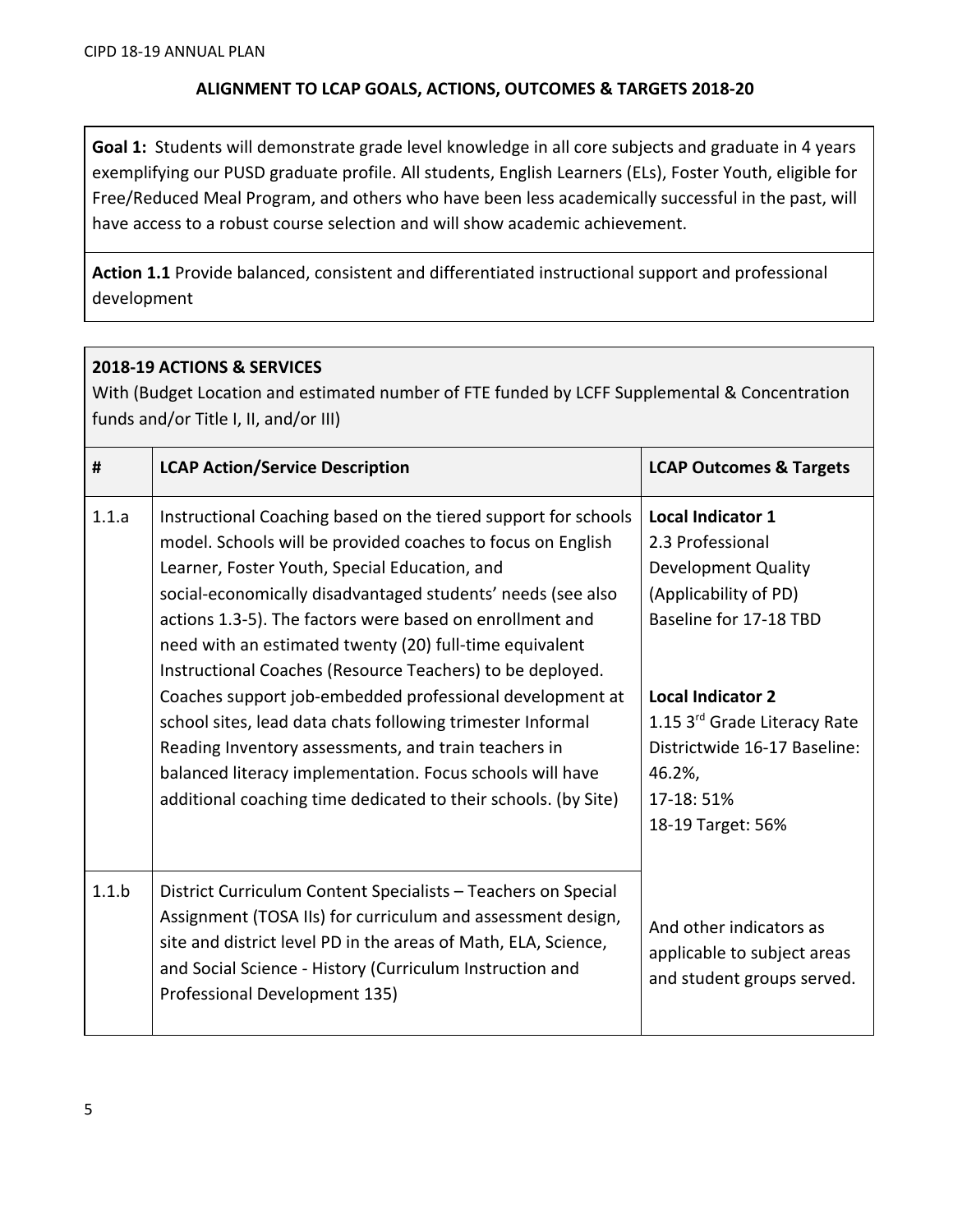| 1.1.c | Instructional Tech Coaching and site tech leadership to<br>provide technology integration support and training at district<br>and school sites as an instructional resource (ITS 165). 2 FTE<br>Instructional Tech Coaches to plan, deliver, follow-up and<br>evaluate training on instructional strategies, and provide<br>release time for collaboration and participation. Increased<br>math and science training and continued PD for Balanced<br>Literacy, equity and access awareness, arts integration,<br>support for signature programs. |
|-------|---------------------------------------------------------------------------------------------------------------------------------------------------------------------------------------------------------------------------------------------------------------------------------------------------------------------------------------------------------------------------------------------------------------------------------------------------------------------------------------------------------------------------------------------------|
| 1.1.d | Professional development services including planning,<br>delivery, follow-up and evaluated training on instructional<br>strategies. To include release time for collaboration and<br>participation (CIPD 135, and by district or school site location<br>and resource).                                                                                                                                                                                                                                                                           |